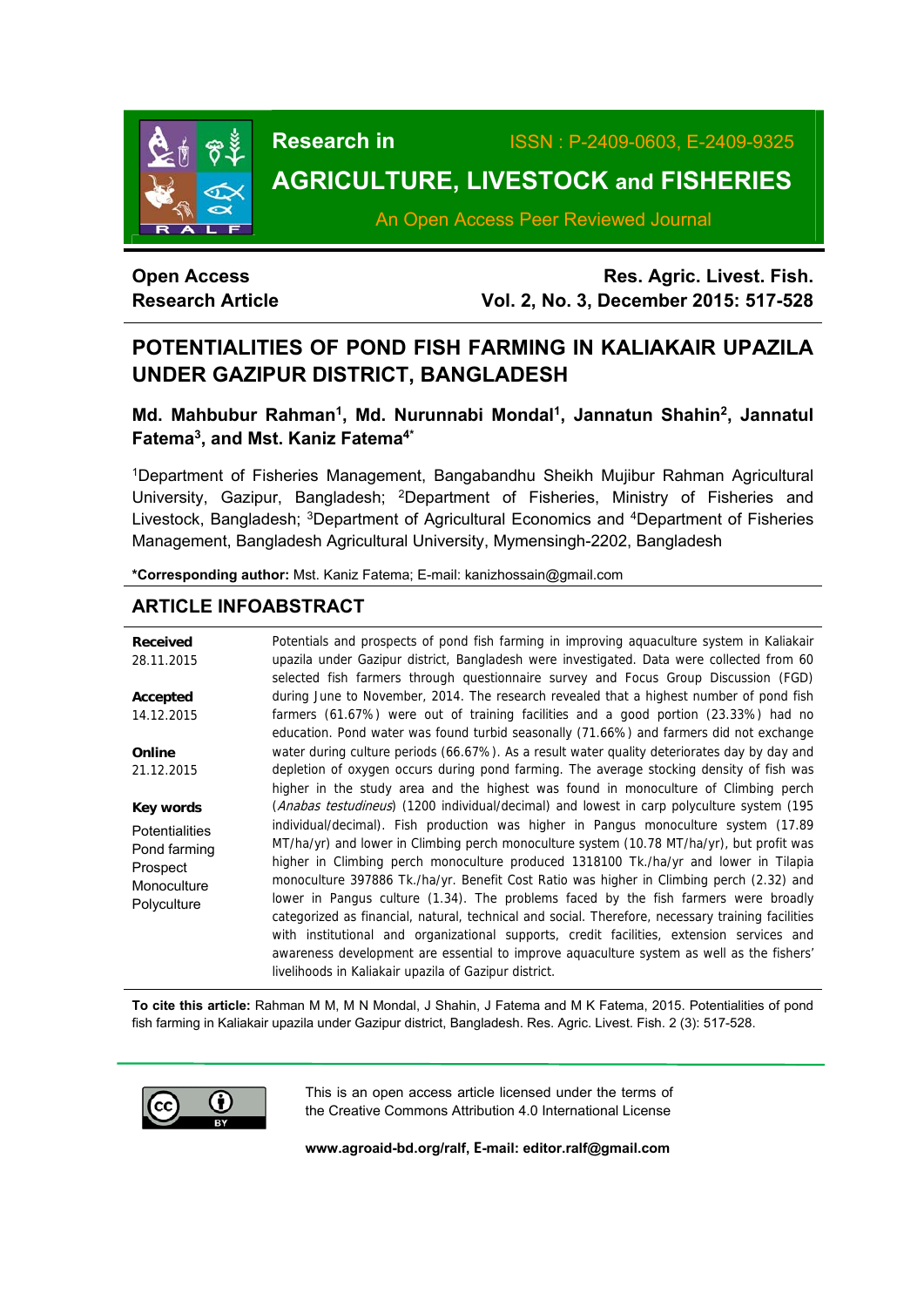## **INTRODUCTION**

 The inland fisheries of Bangladesh are one of the most productive resources in the world (Islam and Dewan, 1986). There are about a total of 13 Lac ponds in Bangladesh which covers about 3.05 Lac ha and 2400 km long rivers which covers about 10.32 Lac ha (DoF, 2010). In the year 1998-1999 the total fish production from pond culture system was only 4.99 Lac MT and it was increased 14.47 Lac MT in 2012-2013 year (DoF, 2014). To estimate total number of benefiting people from direct employment in aquaculture and for the improvement of cultural system and future planning, the information regarding present aquaculture practices at the grass root level is absolutely necessary. Survey method is an important necessary way to collect information from bottom level. The area of Kaliakair upazila has huge fisheries resources but its production was lower than other areas like Mymensingh, Narshingdi and even in the average annual fish production in Dhaka division. The river production in the area is decreasing day by day due to decreasing river area and development activities. On the other hand the population of the area was increased to change over time. Although there are huge future prospects of pond fish farming development and to improve livelihood of fish farmer in the area but the information on the said issue is very imperfect. From this point of view, the study was undertaken to determine the potentialities of pond fish farming specially discover the constraints associated with fish farming and the livelihood status of the fish farmers. Thus, the study was initiated with the following objectives:

- Assessment and evaluation of the status and practices of existing pond fish farming in Kaliakair upazila,
- Exploration of the livelihood status and constrain of pond fish farming, and
- Formulation of suggestion and recommendation for improvement and development of pond fish farming in the study area.

## **MATERIALS AND METHODS**

#### **Study area and period**

 The study was conducted for a period of six months from June, 2014 to November, 2014 in the Kaliakair upazila under Gazipur district of Bangladesh (Map 1). It is very close to the capital city of Dhaka. The site was selected because of the availability of aquatic resources, huge people involvement in fish farming practices, and lack of research activity in this area.



**Map 1.** Showing the study area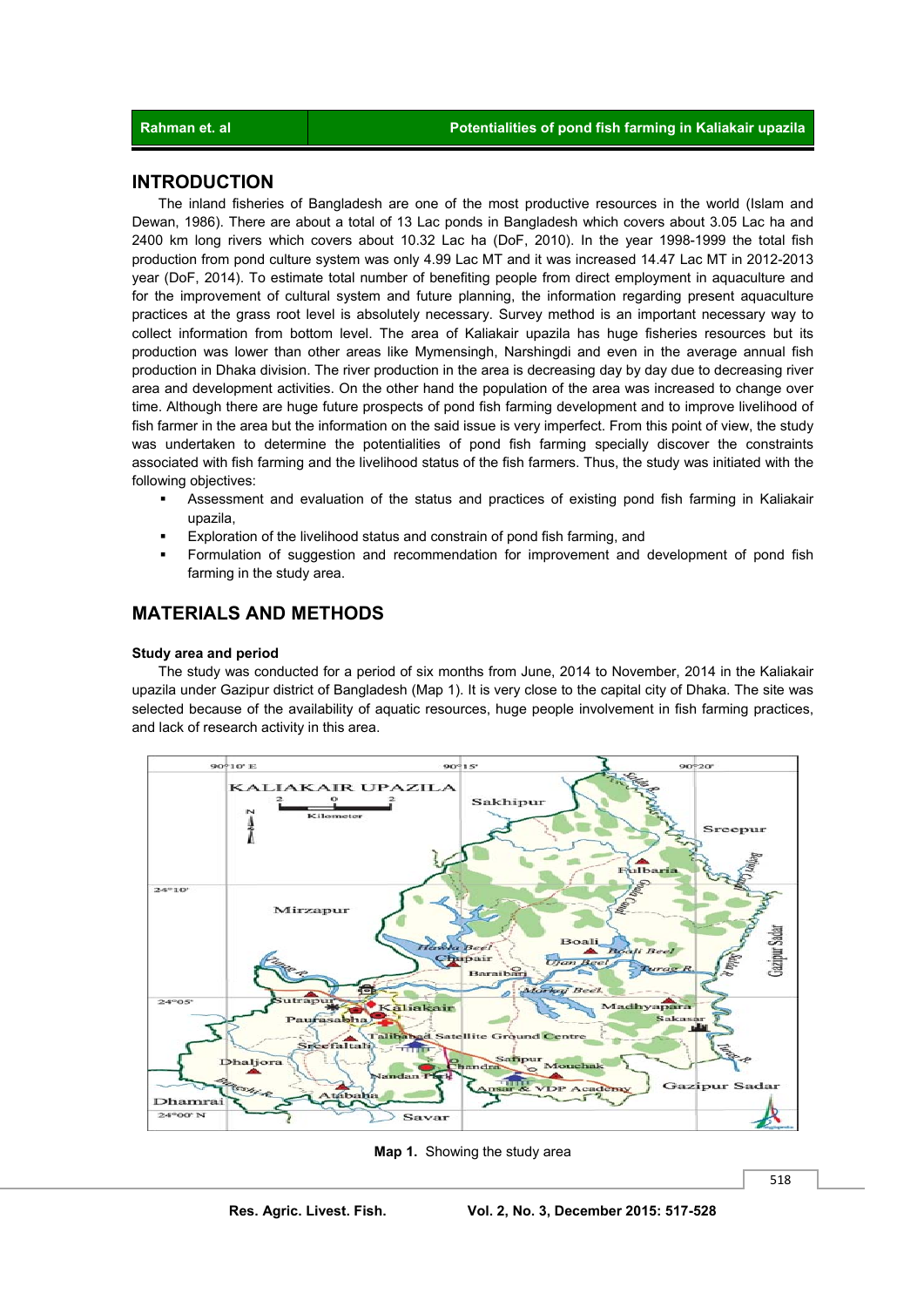#### **Research design**

The design of the study is outlined below:



Figure 1. Outline of research activities

#### **Target group**

The people who have pond and culture fish were selected as respondents. Data were collected from 60 randomly selected fish farmers covering the selected study area (Figure 1). Most of the farmer culture fish as their primary choice to support their family and to improve their social condition.

#### **Design and test of questionnaire**

 A set of questionnaire interview schedule was designed. The draft questionnaire was tested with 10 fish farmers in the study area. In the pilot survey, much attention was given to any new information which was not designed but was important and informative towards the objective. The questionnaire was changed, modified and rearranged according to the experience gathered in pre-testing of questionnaire. The final interview schedule was then developed in logical sequence so that fish farmers could answer systematically. Data were collected by direct interview using questionnaire and cross check interview. Fish farmers were interviewed at their house or farm sites and the information was recorded by the researcher himself.



 The data were collected through questionnaire interviews and FGD, and the cross check interviews were conducted with key informants such as Upazila Fisheries Officer (UFO) and relevant NGO workers.

#### **Data processing and analysis**

 All the collected data were summarized and scrutinized, and analyzed and recorded carefully. Finally the relevant tables were prepared in accordance with the objectives of the study. Data were presented mostly in the tabular form because it was simple in calculation and easy to understand.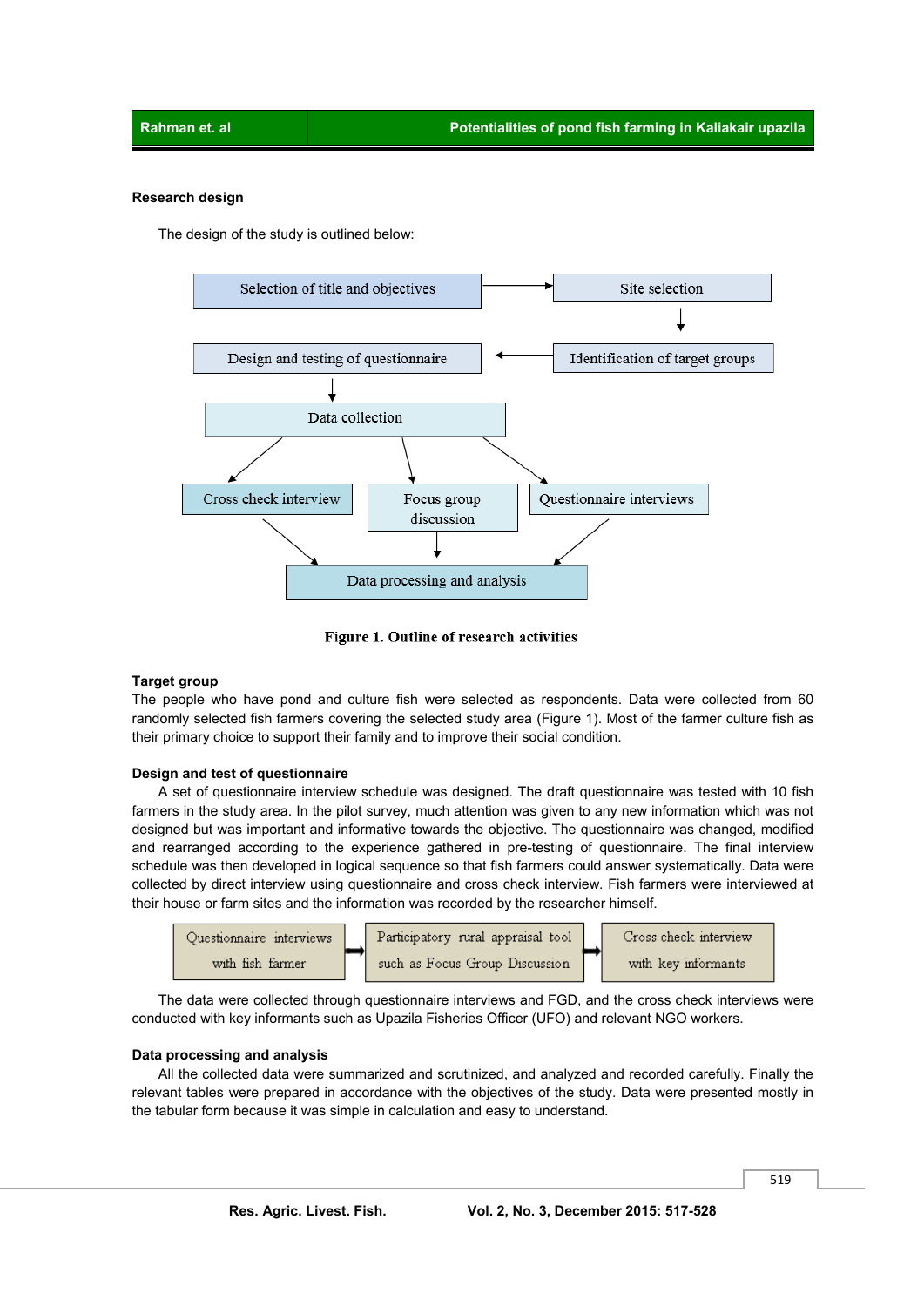## **RESULTS AND DISCUSSION**

#### **Demographic profile**

 According to the census of Bangladesh population in 1981, 1991, 2001 and 2011 the total populations of the upazila were 165766, 232915, 267003 and 483308, respectively. This showed that the population of the area was increased in a dramatic rate. The total population in the census 1981 was 165766 that reached 483308 in 2011 census. The rate of increase of male population was higher than female population in every census.

#### **Fisheries resources**

 Ponds, rivers, beels and ditches were found as water resources in the study area (Table 1). Most of the areas were related with fish culture and agriculture.

| <b>Serial</b> | <b>Resources</b>     | Number/area  |
|---------------|----------------------|--------------|
|               | Total land area      | 314.14 sq.km |
| 2             | River                | З            |
| 3             | River area           | 2824 ha      |
| 4             | Flood plain area     | 2833 ha      |
| 5             | Pond                 | 2852         |
| 6             | Pond area            | 1017 ha      |
|               | Fish farmer          | 2935         |
| 8             | Fishermen            | 1514         |
| 9             | Fish hatchery        |              |
| 10            | Beel nursery         | 2311         |
| 11            | Feed mill            | 4            |
| 12            | <b>Fish Suntuary</b> | 22           |

**Table 1.** Fisheries resources in Kaliakair upazila

**Source:** Citizen Charter, Upazila Fisheries Office, Kaliakair, Gazipur

#### **River and its present status in Kaliakairupazila**

 Three rivers name Turag, Bongsi and Gualia are flow through the Kaliakair upazila. The total river area of the upazila is gradually decreasing due to political and local tenant, continuous industrial development, construction of roads and highway, unplanned growth of living areas, building of market in the bank of river. In 2008, the total river area was 3234 ha but it decreased in 2015 and reached in 2824 ha. Fish production in the river is also decreasing. Therefore, to meet the demand and to supply necessary fish protein for the increasing people, it is urgently needed to develop the aquaculture system of the area.

#### **Socio-economic condition and livelihood status of pond fish farmer**

 From the study it was found that about 41.67% monoculture farmers were middle age (36-45 years), 16.67% young and 5% old. The result of the study revealed that young and middle age farmers were more involved in monoculture farming, on the other hand middle and old age farmers involved in polyculture farming. Ali et al., (2008) studied on socio-economic condition of small farmer and reported that most of the farmers were belonged to the age category of 31 to 40 years. About100% monoculture farmer and 90.09% polyculture farmer was male that means that no females involved in monoculture fish farming systems. But if women can be involved in fish farming activities, they can utilize their leisure period simultaneously support farming activities and earn money. Zaman et al., (2006) studied on the assessment of livelihood status of fish farmers in some selected areas of Mohanpur upazila under Rajshahi district and found that 85% male and 15% female farmers were involved in pond fish farming activities. Religious status of fish farmer was 95% Muslim and 5% Hindu. Family size of monoculture farmer (36.66%) was medium size (6-9 members) and 10% family of polyculture farmer was small size. In surveyed area about 56.67% farmer received fish farming as their main occupation and also found 10% service, 20% business, 13.3% agriculture as their main occupation.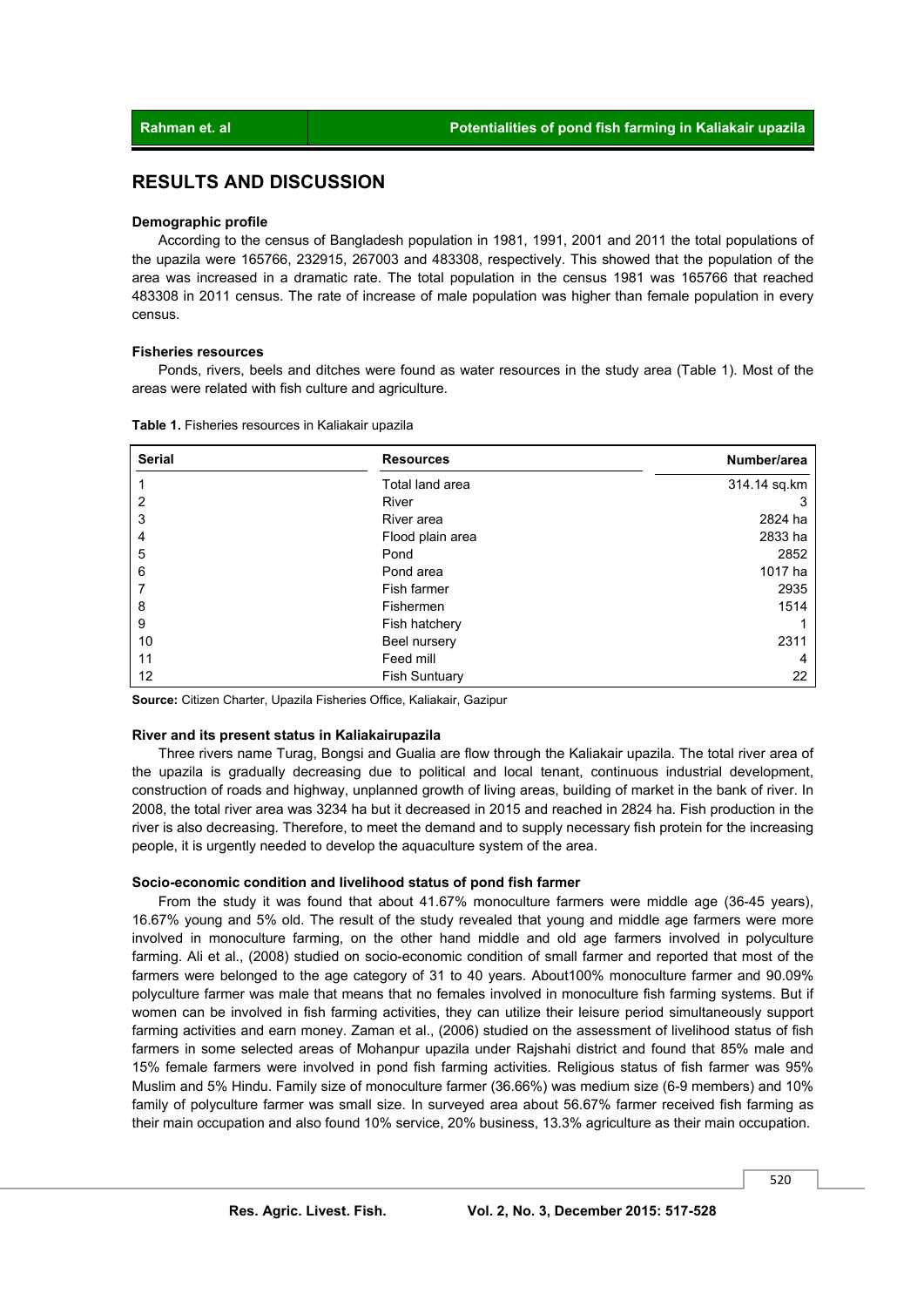#### **Rahman et. al Potentialities of pond fish farming in Kaliakair upazila**

 The education level of the fish farming community in the study area was lower (Figure 2). In case of polyculture pond fish farming the majority of the respondent (18.33%) was in illiterate. The mean literacy was found 8.56±2.24 in monoculture and 6.91±1.3 in polyculture farming system. Among the respondent a major portion (23.33%) had no education that they were illiterate and the highest portion (25%) had only secondary level of education. The literacy of the fish farmers is an important factor, which determines their communication behavior, access to the printed and mass media as well as acquainted with the local and world market.



**Figure 2.** Educational status of farmer in the study area

 Rahman (2012) studied an experiment on socio-economic condition of commercial climbing perch fish farmer in Muktagacha uapzila, Mymensingh district and found that about 28% of the fish farmers had literacy up to primary level, 4% were illiterate, and 46% up to secondary level and 14% could sign only. The study revealed that the sanitary conditions of the fish farmer were not satisfactory in the study area. Sanitary facilities of polyculture farmer was very poor about 43.33% had non-constructed facility. Kabir et al., (2012) found in their study that 60% of the farmers had semi-constructed, 30% non-constructed and 10% had no sanitary facilities in their study area. A significant proportion of fish farmers (55%) had taken their health service from village quack doctor (who actually possess no knowledge on medical science) and it was found that 43.33% fish farmers were living in tin shed house (non-constructed). It was observed that 68.33% fish farmers had no own land, they culture fish in lease pond and the famers spent their maximum profit for paying the lease pond. Bank loan was higher in monoculture farmers about 33.33% received loan for fish culture and a total of 36.67% respondents invest their own money for fish culture. The involvement of NGO in monoculture farming system was very minor only 5%. Mean annual income of monoculture farmers were 556972 BDT and polyculture farmers 27022 BDT. The polyculture farmers usually do not consider farming as a business. As their farms are not commercial in nature, they do not seriously think about profit and loss.

### **Status of pond fish farming system**

#### **Physical structure and condition**

#### **Pond ownership**

 Surveyed ponds were classified into four categories on the basis of ownership. In monoculture farming system, it was observed that 18.33% ponds under single ownership, 41.67% under multiple ownerships with 2-3 owners and the rest 3.33% ponds were public property. Ownership pattern of polyculture ponds were observed that 23.33% of total surveyed pond under single ownership, 11.67% under multiple ownerships ranging from 2-3 owners and the rest 1.67% ponds were public property or property of some organization. Ali et al., (1982) studied the ponds ownership of six upazila's of Mymensingh district and found that 84% under joint ownership and only 16% under single ownership. From this discussion it was observed that researcher studied on pond ownership found that majority of pond under joint owner. This is also similar to the findings of present study.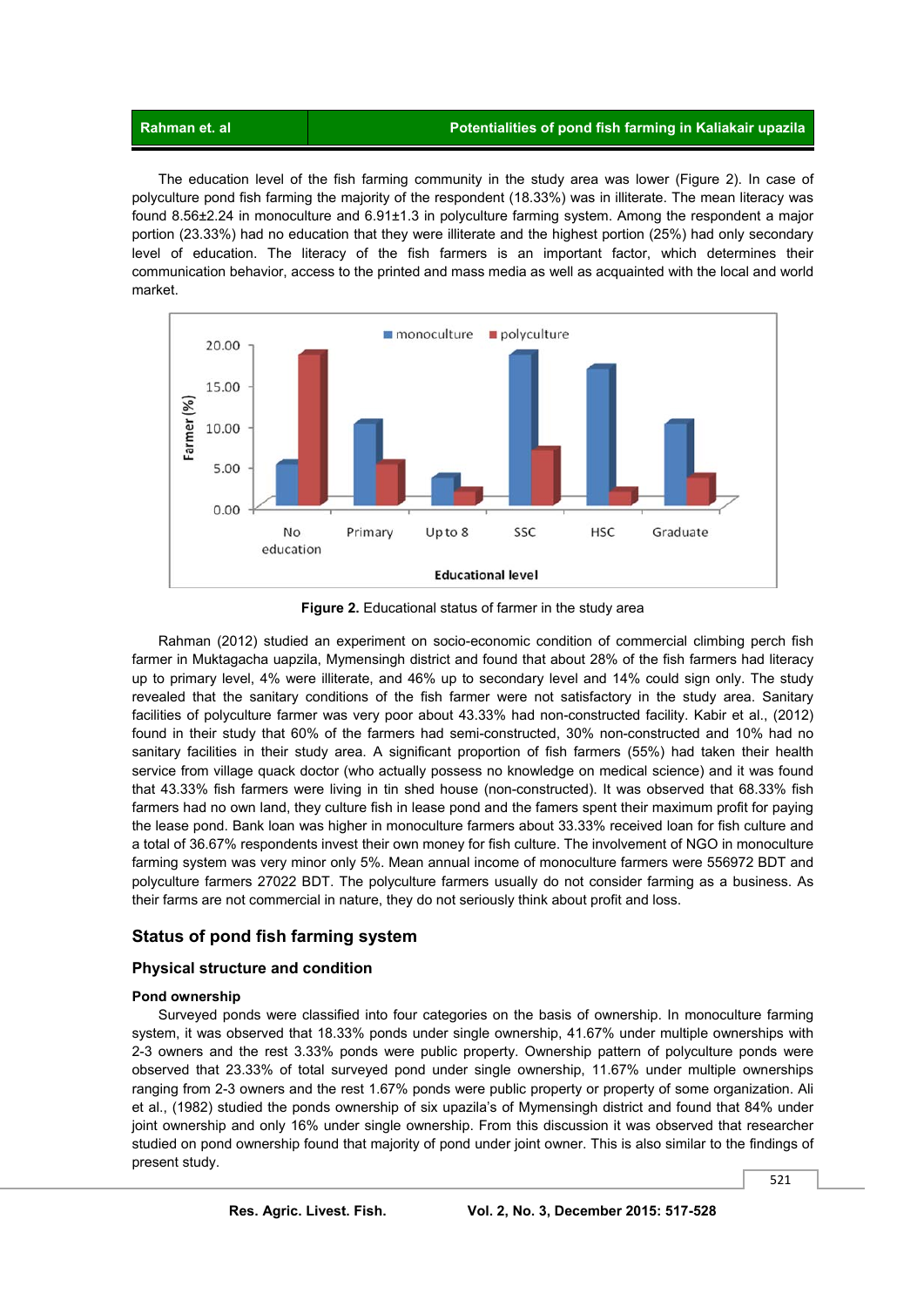#### **Farm size**

 Farm size is an important variable for the production of fish (Islam and Dewan, 1986). In the study the respondents were classified into three categories according to their farm size and their farm size ranging from 0.3 to 1.7 ha. The mean (±SD) farm size of the monoculture and polyculture farmers were 0.45±0.05 ha and 0.64±0.01 ha, respectively.

 In monoculture farm, about 20% of the respondents had small size farm and 36.67% had medium size and only 6.67% had large size farm. It was found that the highest percentage (36.67%) of respondent had medium size farm and involved in single species culture activities and lowest had (5%) larger size farm and involved in multi-species culture system. The farmers had very small size farm, they didn't earn enough profit from fish culture. On the other hand a major portion of large farm size farmers didn't culture fish in scientific methods, so, they also not earn enough money from fish culture. Rahman (2003) found in his study that the average farm size was 0.12 ha with a range from 2.50 to 15.0 ha in Gazipur district. Saha (2003) observed that the range of farm size were within 0.05 to 0.15 ha in his study.

#### **Water quality condition**

#### **Depth and source of pond water**

 The water depth was found 3-5 ft, 5-8 ft and above 8ft in the category of small, medium and large, respectively. Among the study the water depth of 36.67% monoculture ponds and 23.33% polyculture ponds were 5-8 feet (1.52-2.44 m) during rainy season. According to Jone and Paul (2012) the depth of ponds is generally in the range of 0.8 to 1.8 m (2.62-5.90 ft) these depths allow adequate light penetration for primary productivity. In the study water depth was higher than recommended depth for pond fish culture. It was found that about 46.67% monoculture farmer supply water in their pond from ground water source by using deep tube well and 33.67% polyculture farmer depend on rain and river water as a source of pond water. In the study it was found that a large number of farmers (55%) depend on rain and ground water for fish culture in their ponds. During the time when rainfall is low, they totally depend on ground water. As a result increased their production cost and simultaneously decreased their profit.

#### **Water exchange**

 In the study, about 46.67% monoculture farmers and 20% polyculture farmers did not exchange water during culture periods. Rahman (2007) studied on pond fish farming and livelihoods of rural fish farming in some selected areas of Kurigram district and observed that farmers have no facilities to exchange water. From the study it was found that 66.67% farmers did not exchange water during culture periods from their ponds. But during culture of fish, large amounts of metabolites were continuously excreted and deposited into the pond bottom and moreover, where excess, unconsumed feeds also added to the bottom load and serve to pollute the water. To prevent the deterioration of the pond environment, pond water is continuously freshened by the entry of new water from the water source, while old water is drained through the outlet/drainage gate.

#### **Turbidity and water colour**

 Turbidity is the degree of opaqueness produced in water by suspended particulate matter. Intensity of turbidity varies with soil type, season, amount of surface runoff, amount of organic decomposition and others. In the study three types of water color observed in farmers' ponds. Water colour of monoculture farm was 43.33% muddy, 13.33% brown, 6.67% light green and 28.33% muddy, 6.67% brown and 1.67% light green in polyculture farm. Dosdat et al., (2001) studied on the environment impact of aquaculture and found that water colour affects different element in pond. In the study it was found that about 71.66% ponds water was turbid seasonally with clay or soil particles.

#### **Measurement of water quality**

 Production of sufficient fish food organisms highly depend on the water quality. In the study it observed that all farmers were not able to measure the important physical and chemical parameter (Table 2) of pond water due to lack of instrument, high cost of equipment, lack of technological knowledge and high cost associated with water quality measurement. The farmers were measured some of the physico-chemical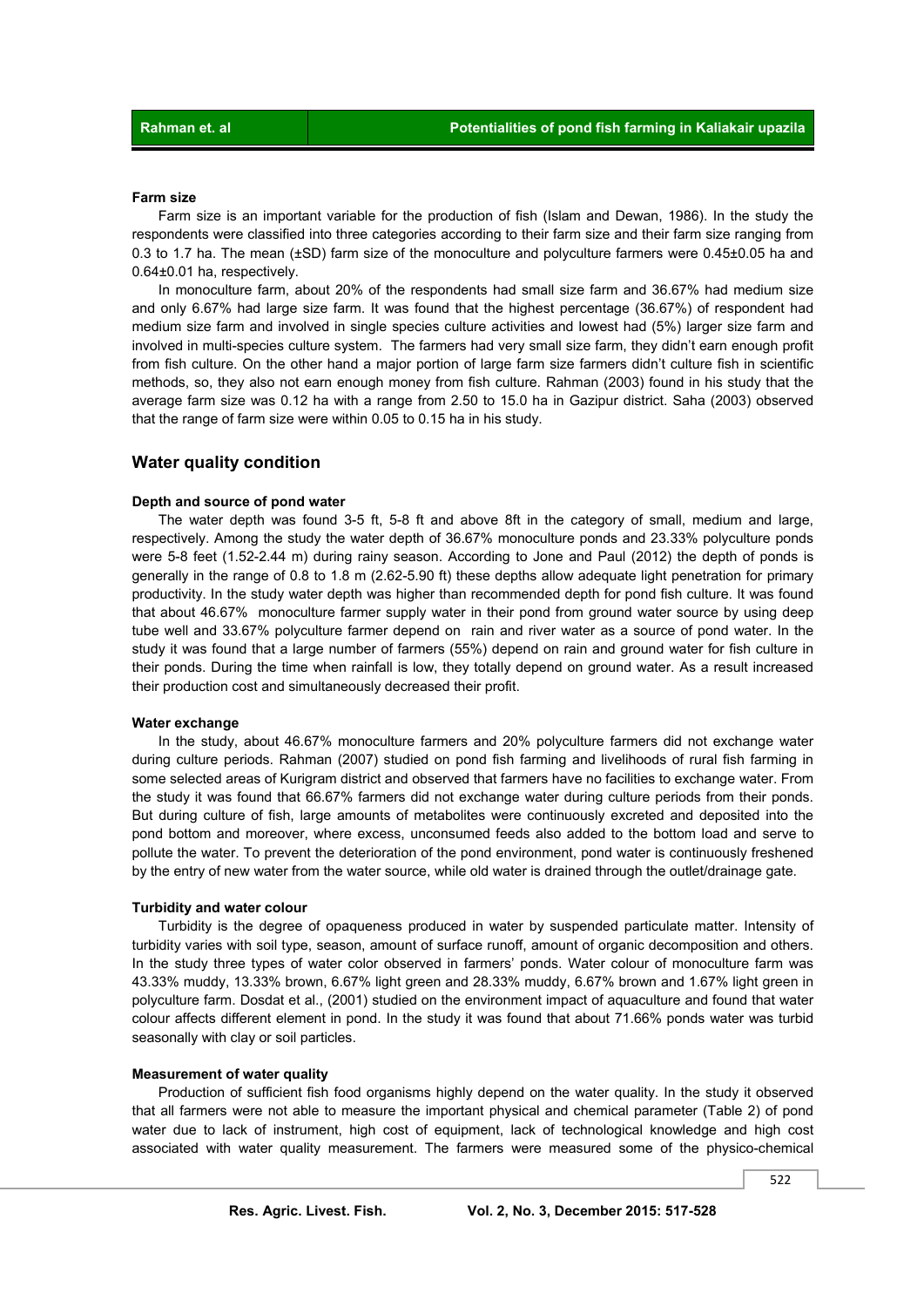parameters of their ponds with the help of upazila fisheries office and LEAF (Local Extension Agent for Fisheries). Hasan and Ahmed (2001) studied on issues in carp hatcheries and nurseries in Bangladesh, with special reference to health management and aquaculture development and found that some of the rural small scale farmers observed water quality parameter of their culture pond.

| Parameter        |                   | <b>Monoculture</b> | Polyculture       |                |
|------------------|-------------------|--------------------|-------------------|----------------|
|                  | <b>Respondent</b> | Percentage (%)     | <b>Respondent</b> | Percentage (%) |
| Temperature      | 12                | 20                 | 6                 | 10             |
| рH               | 3                 | 5                  |                   |                |
| Dissolved oxygen | 3                 | 5                  | 2                 | 3.33           |
| Transparency     | 30                | 50                 | 14                | 23.33          |
| Alkalinity       | 2                 | 3.33               | ٠                 |                |
| Ammonia          |                   |                    |                   |                |
| Phosphorus       |                   |                    |                   |                |
| <b>Nitrate</b>   |                   |                    |                   |                |
| Chlorophyll-a    |                   |                    |                   |                |

**Table 2.** Water quality parameter measured by the farmers in the study area

#### **Sources of fish seed**

 In Kaliakairupazila had only one private hatchery and no government hatchery. The hatchery produced only carp seed and not full fills the farmers demand. It was observed that only 15.33% farmers' got fish seed from private hatcheries of Gazipur district. Therefore, to full fill the demand, farmers collect fish seed from the hatcheries of Mymensingh, Bogra and Rajshahi district (Table 3).

| Table 3. Sources of fish seed in the study area |  |  |  |  |
|-------------------------------------------------|--|--|--|--|
|-------------------------------------------------|--|--|--|--|

| <b>Sources</b>                |                   | <b>Monoculture</b> | <b>Polyculture</b> |                |  |
|-------------------------------|-------------------|--------------------|--------------------|----------------|--|
|                               | <b>Respondent</b> | Percentage (%)     | <b>Monoculture</b> | Percentage (%) |  |
| Private hatchery (Mymensingh) | 21                | 12                 | 43.33              | 20             |  |
| Private hatchery (Rajshahi)   | 6                 |                    | 10                 | 1.67           |  |
| Private hatchery (Bogra)      | 8                 | 4                  | 13.33              | 6.67           |  |
| Private hatchery near farm    | 3                 |                    | 5                  | 8.33           |  |
| Natural sources               |                   |                    | 0                  | 0              |  |

#### **Stocking density**

 Stocking activities depends on supply and availability of fish seed. Most of the farmers stocked fish fry/fingerling in the month of June-July when the pond had accumulated about 5-8 feet of rain water. Farms with a perennial water source were stocked as early as the month of April-May. Generally, farmers were released of fish fingerlings to ponds in around June and cultured as long as sufficient water retained in the pond. Stocking density of monoculture (Tilapia), monoculture (Pangus), monoculture (Climbing perch) and polyculture (Indian major carp) were 48782 individuals/ha, 58508 individuals/ha, 288166 individuals/ha and 43225 individuals/ha, respectively (Table 4).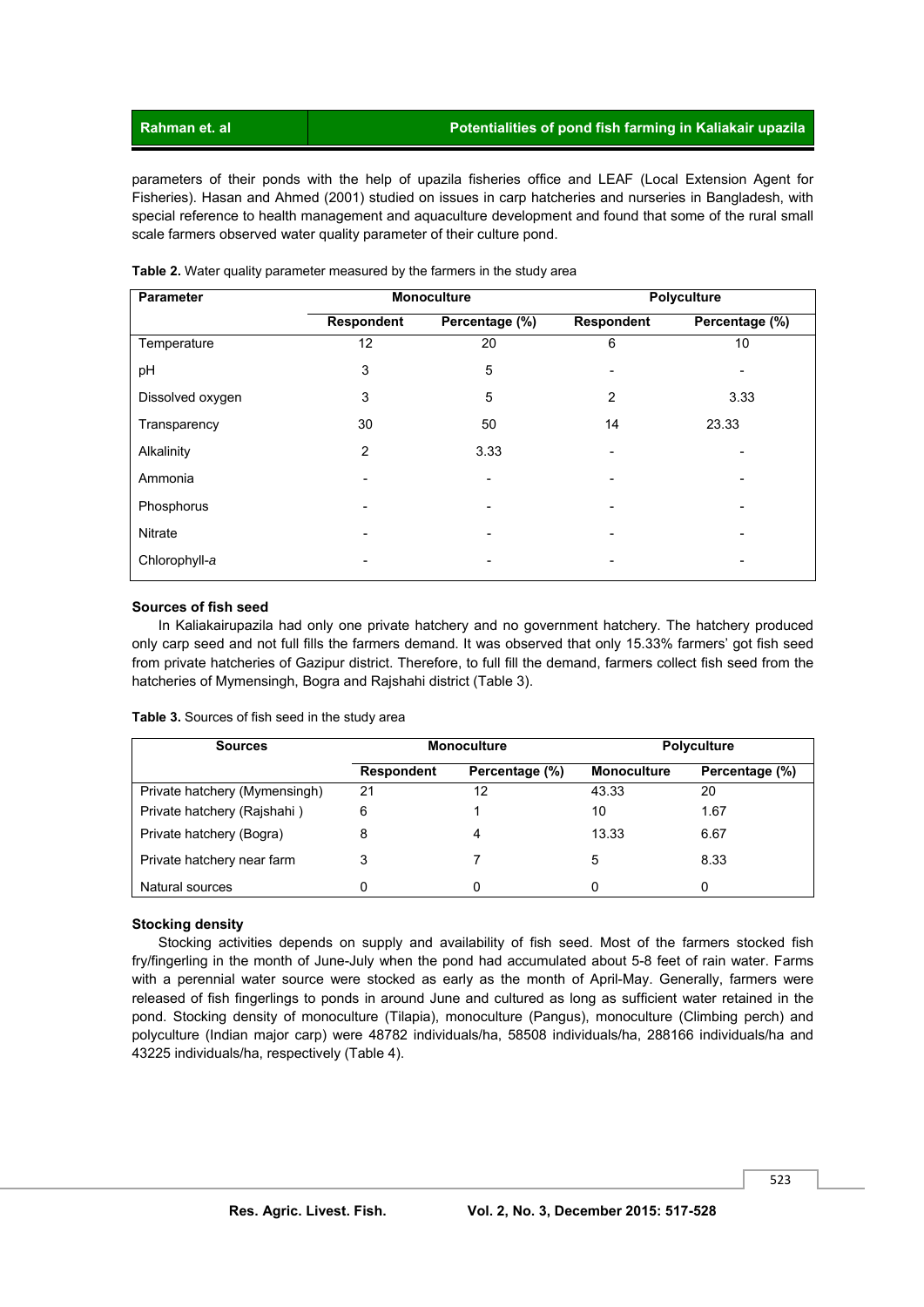**Table 4.** Stocking density of fish fingerling in the study area

|                                 | Stocking density/decimal |        |  |  |
|---------------------------------|--------------------------|--------|--|--|
| Culture strategy                | Mean                     | SD     |  |  |
| Monoculture (Pangus)            | 236                      | 56.35  |  |  |
| Monoculture (Climbing perch)    | 1165                     | 242.21 |  |  |
| Monoculture (Tilapia)           | 197                      | 52.82  |  |  |
| Polyculture (Indian major carp) | 175                      | 23.24  |  |  |

 According to Islam (2012) the average stocking density of fish better for pond aquaculture was 17,370 fry/ha/year. Parvin (2011) reported that average stocking density in case of Pangus 32,000-45000 fingerlings/ha and in case of Climbing perch 80,000-90,000 fingerlings/ha in three upazila of Mymensingh district. In the study area the lower (mean  $\pm$  SD) stocking density was 175  $\pm$  23.24 fingerlings/decimal in polyculture system, while the higher (mean ± SD) stocking density was 1165 ± 242.21 fingerlings/decimal of Climbing perch in monoculture system. The average stocking density of fish was higher in the study area and in case of monoculture Climbing perch it was very high. It means that "More stocking gives more production" was the main idea of farmer in the study area. Sometimes they denied the suggestions of UFO, specialist or extension personnel.

#### **Feeds and feeding strategy**

 In the study areas farmers mainly used three types of feed such as homemade feed (locally called loose feed), commercial feed and homemade feed both (loose + pellet). Farmers prepared feed by their own feed machine. Farmers used rice bran, wheat bran, mustard oil cake, fish meal, bone meal and vitamin-minerals premixed as major ingredients for the preparation of homemade feed. Among the commercial feed, farmers frequently bought feed from Quality, Saudi-Bangla, ACI feed, Aftab feed and Mega feed company. Price and quality differs from one company to another and within the same company. In case of monoculture farming practice, about 43.33% farmers used both types of homemade feed (loose + pellet), 6.67% farmer used only homemade feed (loose) and while 13.33% farmers used commercial feed. Farmers applied feed at an average or 4.5% body weight with a range of 3-5% body weight. Farmers reported the FCR (Food Conversion Ratio) value ranged from 1.5 to 2.0 with different feeds. Rasel (2011) found in his studied that about 85% farmers used commercial feed and 15% used homemade feed in Tilapia farming in Mymensingh district. In case of polyculture system, the study reveals that 28.33% farmers used commercial pellet, 1.67% used both type of homemade feed (loose and pellet), 6.67% farmer used only homemade feed (loose). In the study, maximum farmers used rice bran because it is available and low price. Farmers generally used different hormones, antibiotics and growth promoter that could be sometimes harmful.

#### **Use of chemicals, drugs, antibiotics and toxic substance**

 In the study area it was found that all (100%) respondents used lime, 90% of monoculture farmer used Zeolite, Panvit aqua, Zeofresh, Gasonex and Biomax in their pond by the instruction of company agents. About 10% farmers used KMnO4, 75% used antibiotics, 2% used Dipterex, 8% used copper Sulphate, 5% used Malachite green, 5% used Methylene blue and 3% farmers used Calcium hypochlorite when disease problems appear. It also found that 82% of monoculture farm used antibiotics. Aoki (1992) reported that the use and sometimes abuse of antibiotics in more intensive farming led to multiple drug resistance among pathogens. Pillay (1992) stated that there is a possibility of generating drug-resistant strains of pathogens by the use of antibiotics for treating diseases into the environment.

#### **Production of fish**

 In the year 2013, annual yield of monoculture Tilapia, Pangus and Climbing perch were 15.8 MT/ha/yr, 16.95 MT/ha/yr and 10.12 MT/ha/yr, respectively and the polyculture of Indian major carp was 11.86 MT/ha/yr in Kaliakair upazila (Table 5). Parvin (2011) found the average yield of Pangus was 25,811 kg/ha and Climbing perch 53,350 kg/ha in three upazila of Mymensingh district.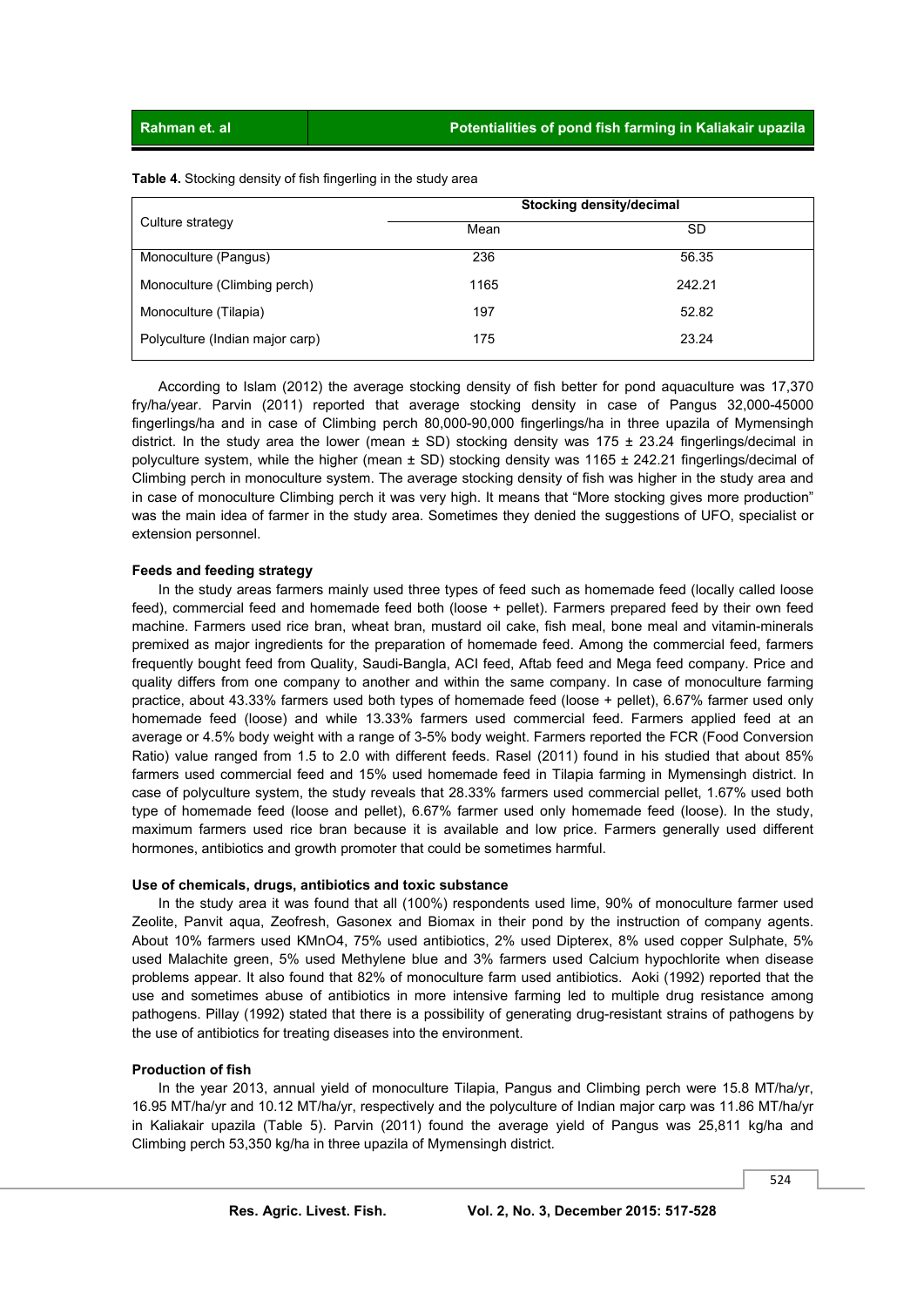| <b>Species</b>    | <b>Production (MT)</b> | Cost (Tk.)  | Revenue (Tk.) | Profit (Tk.) | <b>BCR</b> |
|-------------------|------------------------|-------------|---------------|--------------|------------|
| Tilapia           | 16.27                  | 1081656.88  | 1479543.33    | 397886.45    | 1.37       |
| Pangus            | 17.89                  | 1257208.98  | 1690066.23    | 432857.25    | 1.33       |
| Climbing perch    | 10.78                  | 996741.0565 | 2314841.92    | 1318100.86   | 2.32       |
| Indian major carp | 12.16                  | 1650856.957 | 2487573.74    | 836716.78    | 1.51       |

**Table 5.** Fish production, cost, revenue, profit, and BCR per hectare in the year 2014 in the study area

 The highest species wise fish production was Pangus (17.89) and lowest was in Climbing perch (10.78). The above discussion indicated that the fish production was increased in the study area but it is fur from the national target and it is possible to further increase. In the year 2012-2013 the annual fish production of pond in Kaliakair upazila was 2.99 MT/ha but the national annual fish production in pond was 3.89 MT/ha (FRSS, 2014). According to FRSS, 2014 the annual fish production of pond was 5.48 MT/ha in intensive pond fish farming and it was increased up to 22.70 in highly intensive pond fish farming. In the year 2013-2014 the annual pond fish production in Kaliakair upazila was 3.80, but the average national annual pond fish production was 4.1 (Azad, 2015). According to Azad, 2015 if all the pond of the country will be taken under sustainable aquaculture through the extension of appropriate technology then it will be possible to produce 5.0 MT/ha of fish in the pond within 2020-2021.

#### **Gross and net return from pond fish farming**

 In the study, it was found that the average annual return from the production of Tilapia, Pangus, Climbing perch and Indian major carp were 1479543.34 Tk./ha/yr, 1690066.23 Tk./ha/yr, 2314841.92 Tk./ha/yr, 2487573.74 Tk./ha/yr, respectively. Rahman (1995) observed that the average gross and net returns of carp were 72,910 Tk./ha/yr and 15,833 Tk./ha/yr, respectively in Tarakanda upazila of Mymensingh district. In the study it found that the highest return was in polyculture of Indian major carp and lowest in Tilapia farming.

#### **Benefit Cost Ratio (BCR)**

 In the present study it was found that the average BCR in monoculture pond farming of Tilapia, Pangus and Climbing perch were 1.37, 1.33 and 2.32, respectively and in polycuture pond farming of Indian major carp was 1.51. Awal et al., (2001) was estimated the overall economic return (net return) and BCR of Pangus culture as 23964 Tk./ha and 2.73, respectively in Jamalpur and Sherpur District. Sohag (1996) found in his studied that the BCR of Tilapia was 2.02 in Nandail Thana Mymensingh district. From the study it observed that the highest BCR (2.32) was in Climbing perch and lowest (1.33) in Pangus farming. The study also revealed that the benefit was higher in monoculture Climbing perch farming compare to polyculture of Indian major carp.

#### **Harvesting and marketing of fish**

 The farmer intermittently harvested fish for family consumption or at 1-2 times for marketing. The peak period of harvesting was September to November month. Most of the farmers (64%) practiced total harvest and others (36%) practiced partial harvest in the month of August to November for selling. Farmers harvest their fish by using cast net and seine net or by total drying of pond. It was found that about 70% of fish sold to the wholesalers or local agents for transportation to the Dhaka city and the rest (30%) sold for local retail market. The harvested fish reached from culture pond to consumer by three different ways (Figure 3). Farmers reported that they were facing some problems during marketing due to narrow muddy road, lack of transport facilities and poor marketing system.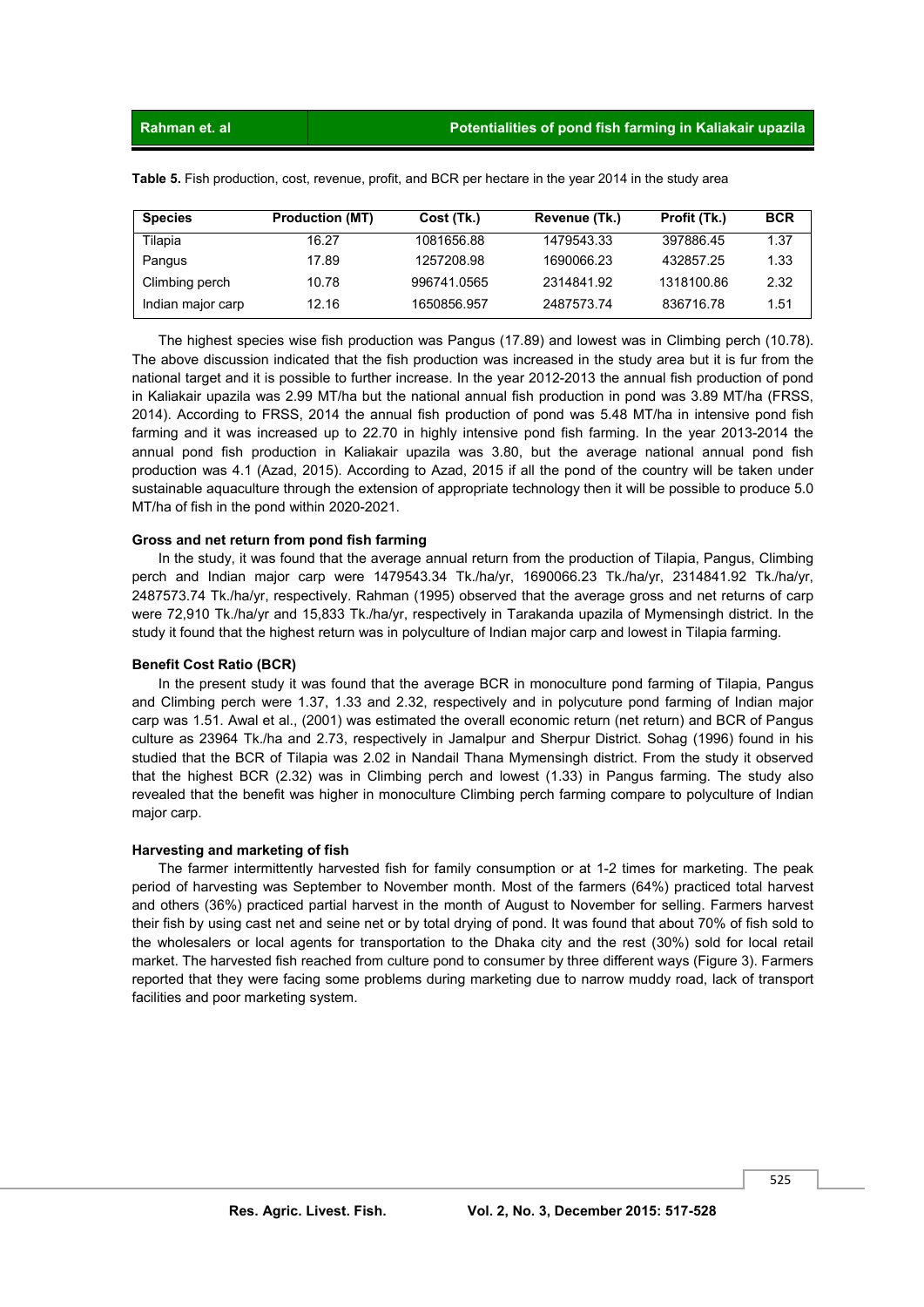

**Figure 3.** Marketing channel of fish in Kaliakair upazila

#### **Constraints of pond fish farming in the study area**

 In the study area had only one private hatchery and no government hatchery, and the existing hatchery produced only carp seed. On the other hand the hatchery not full fills the demand of fish seed. So, to meet up the demand the farmers collect fish seed from a long distance according to availability, these increase the cost of production. The pond fish farmers in the study area were also facing various problems during culture of fish. These problems broadly categorized as financial, natural, technical and social. The farmers confronted the problems during pond fish farming were ranked and index in the following Table (Table 6).

|                                               |    |                   |    |          | Score of extent of problem confrontation |      |
|-----------------------------------------------|----|-------------------|----|----------|------------------------------------------|------|
| <b>Problem</b>                                | н  | M                 |    | N        | <b>PCI</b>                               | Rank |
| Inadequate supply of fish seed/fry/fingerling | 84 | 21                | 9  | $\Omega$ | 109                                      |      |
| Lack of finance                               | 78 | 20                | 6  | $\Omega$ | 104                                      | 2    |
| Low growth rate of fish                       | 75 | 21                | 6  | 0        | 102                                      | 3    |
| High prices of fish feed                      | 75 | 18                | 6  | $\Omega$ | 99                                       | 4    |
| Low quality of feed                           | 69 | 20                | 9  | $\Omega$ | 98                                       | 5    |
| Water sources to fill up pond                 | 63 | 22                | 10 | $\Omega$ | 95                                       | 6    |
| Mortality of fish                             | 60 | 20                | 10 | $\Omega$ | 90                                       |      |
| Water quality deteriorated                    | 60 | 20                | 9  | $\Omega$ | 89                                       | 8    |
| Industrial pollution                          | 54 | 22                | 11 | 0        | 85                                       | 9    |
| <b>Training facilities</b>                    | 51 | 18                | 10 | $\Omega$ | 78                                       | 10   |
| Availability of preservation (ice) materials  | 48 | 14                | 12 | 0        | 73                                       | 11   |
| Multiple ownership                            | 42 | 12                | 11 | 0        | 68                                       | 12   |
| Poaching of fish                              | 36 | $12 \overline{ }$ | 10 | $\Omega$ | 61                                       | 13   |
| Availability of manpower                      | 33 | 14                | 7  | 0        | 54                                       | 14   |
| Poor marketing facilities                     | 30 | 16                | 9  | $\Omega$ | 50                                       | 15   |
| Political problems                            | 24 | 16                | 8  | 0        | 48                                       | 16   |
| Fertilizer and manure application             | 18 | 14                | 12 | 0        | 44                                       | 17   |

**Table 6.** Rank order of problems in monoculture farming in the study area

 $H = High$ ,  $M = Medium$ ,  $L = Low$ ,  $N = Not$  at all,  $PCI = Problems$  Confronting Index

Here, PCI = (H\*3+M\*2+L\*1+N\*0)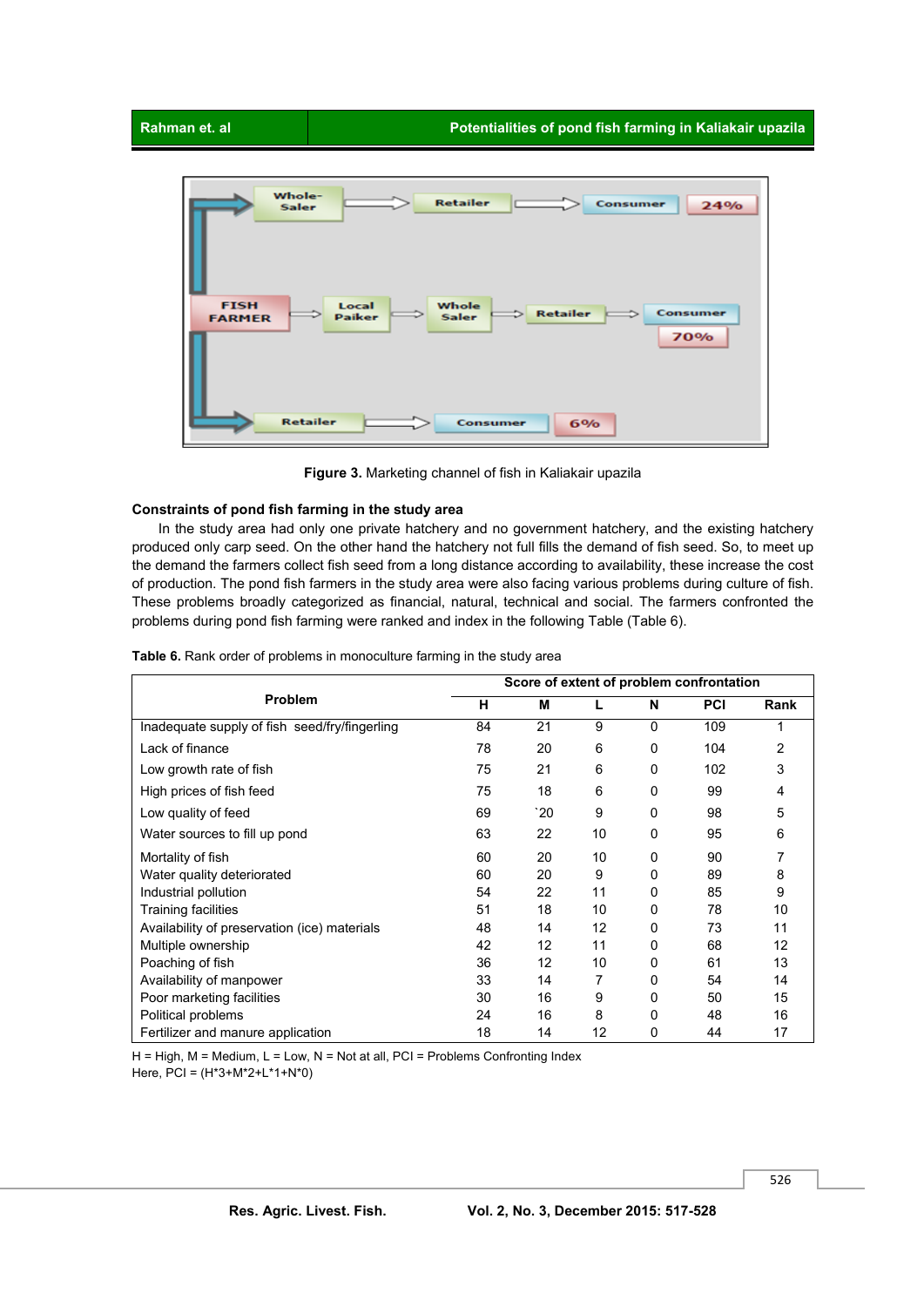## **CONCLUSION AND RECOMMENDATION**

Based on the major findings of the study and their logical interpretation the following conclusions were drawn:

- Farming practices of monoculture and polyculture farmers were not satisfactory due to lack of sufficient fish seed, training facilities and knowledge on intensive farming system.
- Pond size, fry size, stocking density, water quality, embankment condition of pond was not satisfactory for monoculture and polyculture farming.
- Indiscriminate use of feed, chemicals, antibiotics and fertilizer decreasing sustainability of pond fish farming.
- No female member were involved in monoculture farming system and in case of polyculture system only few female members were involved.
- The education level of the fish farming community in the study area was lower.

Based on the major findings, problems and conclusion the following recommendations were made:

- Women and young age people could be more involved in monoculture system to increase aquaculture production.
- Regular checking of water quality parameter should be made and a control measure should be taken against the indiscriminate use chemical and drug.
- Natural and artificial water reservoirs should be constructed for supplying water during dry season.
- Educational institution should be set up to improve educational status.
- Government, private sector and NGOs should come forward to establish fish hatchery and fish processing plant.
- Government and other institution should provide sufficient fund and facilities.

## **REFERENCE**

- 1. Ali H, MA Akber and MH Rahman, 1982. Utilization of fish production in Mymensingh District. Bangladesh Journal of Agricultural Economics, 5: 103-114.
- 2. Ali MH, ANGM Hasan and MA Bashar, 2008. Assessment of the livelihood status of the fish farmers in some selected areas of Bagmara upazila under Rajshahi District. Bangladesh Journal of Agricultural University. 6: 367-374.
- 3. Aoki T, 1992. Chemotherapy and resistance in fish farms in Japan. In: Diseases in Asian Aquaculture, Asian Fisheries Society, Manila, 1: 519-529.
- 4. Awal MA, MA Ali and MGF Mia, 2001. Fisheries resources and utilization pattern in some selected areas of Jamalpur and Sherpur district. Bangladesh Journal of Training and Development*,* 14: 183- 190.
- 5. Azad SA, 2015. Fisheries sector in socio-economic development of Bangladesh. National Fish Week 2015 compendium (In Bengali), Department of Fisheries, Ministry of Fisheries and Livestock, Bangladesh. Pp. 13-23.
- 6. DoF, 2010. National Fish Week 2010 compendium (In Bengali), Department of Fisheries, Ministry of Fisheries and Livestock, Bangladesh, Pp.102-103.
- 7. DoF. 2014. National Fish Week 2014 compendium (In Bengali), Department of Fisheries, Ministry of Fisheries and Livestock, Government of the Peoples' Republic of Bangladesh. 13 P.
- 8. Dosdat A, AU Vilalba and B Basurco, 2001. Environment impact of aquaculture in Mediterranean: nutritional and feeding aspects. In: Proceedings of the seminar of the CIHEAM Network on technology of aquaculture in the Mediterrean (TECAM), jointly organized by CIHEAM and FAO, Zaragoza, Spain, Vilalba, A. U. (ed.) Pp. 23-36.
- 9. FRSS, 2014. Fisheries Statistical Yearbook of Bangladesh.Fisheries Resources Survey System (FRSS), Department of Fisheries, Bangladesh, 30: 52 P.
- 10. Hasan MR and GU Ahmed, 2001. Issues in carp hatcheries and nurseries in Bangladesh, with special reference to health management. In: Primary Aquatic Animal Health Care in Rural Smallscale Aquacultural Development, Arthur JR, Phillips MJ, Subasinghe RP, Reantaso MB and MacRae (eds.), FAO, Fisheries Technological Paper. 406: 147-164.